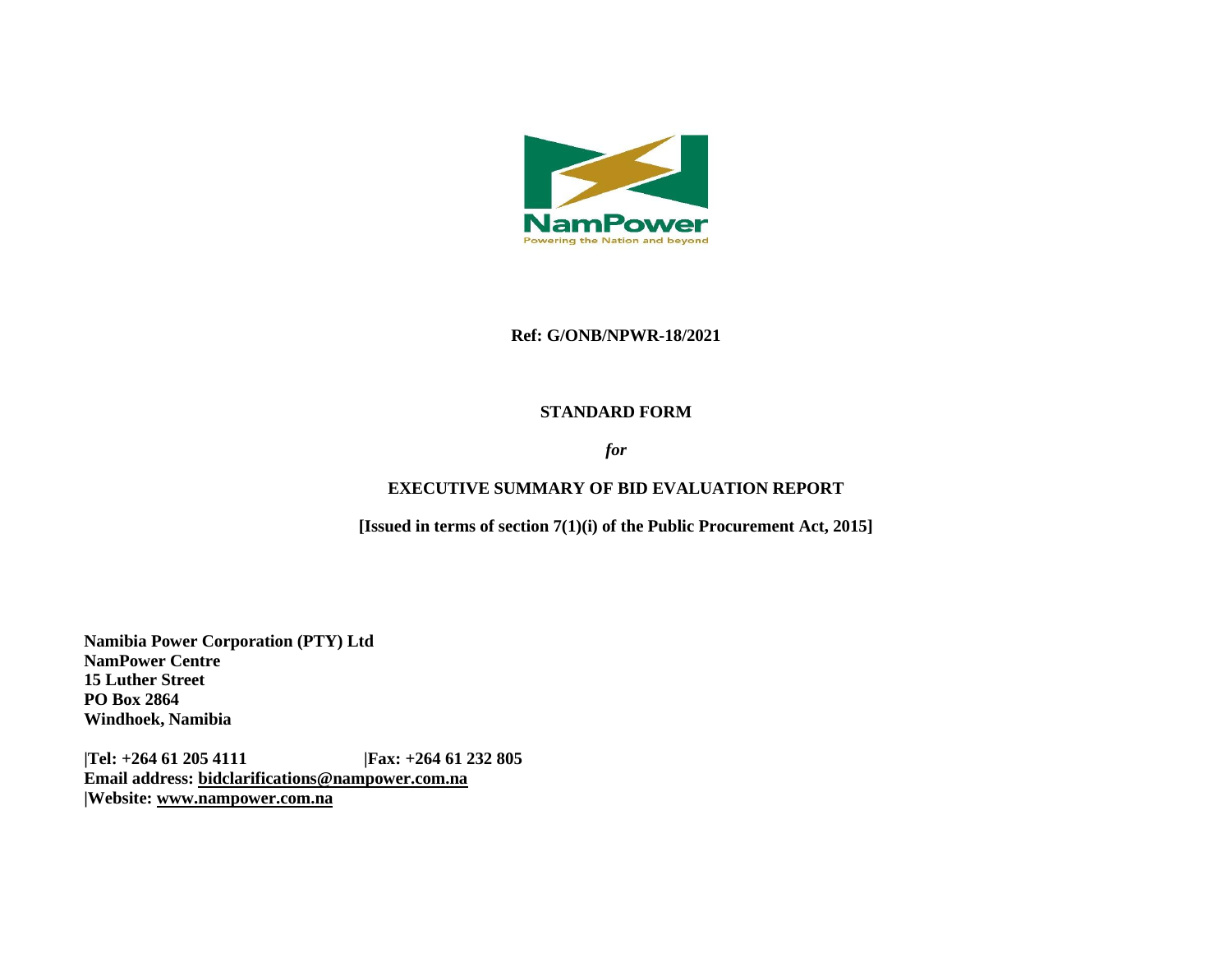## **Executive Summary of Bid Evaluation Report**

## **Project Title**

### **Reference number of procurement: G/ONB/NPWR-18/2021**

1. **Scope of Contract:** Supply and delivery of Various Vehicles to NamPower

- 2. **Procurement method used:** Restricted Bidding.
- 3. **Date of Invitation of Bids**: 12 April 2021
- 4. **Closing date for submission of bids:** 14 May 2021
- 5. **Date and place of opening of bids:** 14 May 2021, Omusati Boardroom
- 6. **Number of bids received by closing date:** 6
- **7. Responsiveness of bids:**

| <b>Bidder's Name</b> | <b>Pricing at Bid Opening N\$</b> |                          | <b>Responsive</b> | Reasons why bid is not responsive                        |  |
|----------------------|-----------------------------------|--------------------------|-------------------|----------------------------------------------------------|--|
|                      |                                   |                          | or not            |                                                          |  |
|                      |                                   |                          | responsive        |                                                          |  |
|                      |                                   |                          | (Yes/No)          |                                                          |  |
| Auas Motors (PTY)    |                                   | VAT Inclusive            | N <sub>0</sub>    | - Commitment to sign SLA for future services on bid lots |  |
| Ltd                  | Lot $1$ :                         | 6 544 240.20             |                   | and other products not submitted.                        |  |
|                      | Lot $2$ :                         | 479 553.56               |                   | - Company registrations copy not certified               |  |
|                      | Lot $3$ :                         | 842 680.32               |                   | - Proof of past successful delivery of similar goods not |  |
|                      | Lot 4:                            | 460 316.02               |                   | submitted                                                |  |
|                      | Lot $5$ :                         |                          |                   |                                                          |  |
|                      | Lot $6:$                          | Option 1.593 800.00      |                   |                                                          |  |
|                      |                                   | Option 2.521 800.02      |                   |                                                          |  |
|                      | Lot $7:$                          |                          |                   |                                                          |  |
|                      | Lot $8:$                          | $\overline{\phantom{0}}$ |                   |                                                          |  |
|                      | Lot $9:$                          |                          |                   |                                                          |  |
|                      | Lot $10$ :                        | $\overline{\phantom{a}}$ |                   |                                                          |  |
|                      | Lot $11$ :                        | $\overline{\phantom{0}}$ |                   |                                                          |  |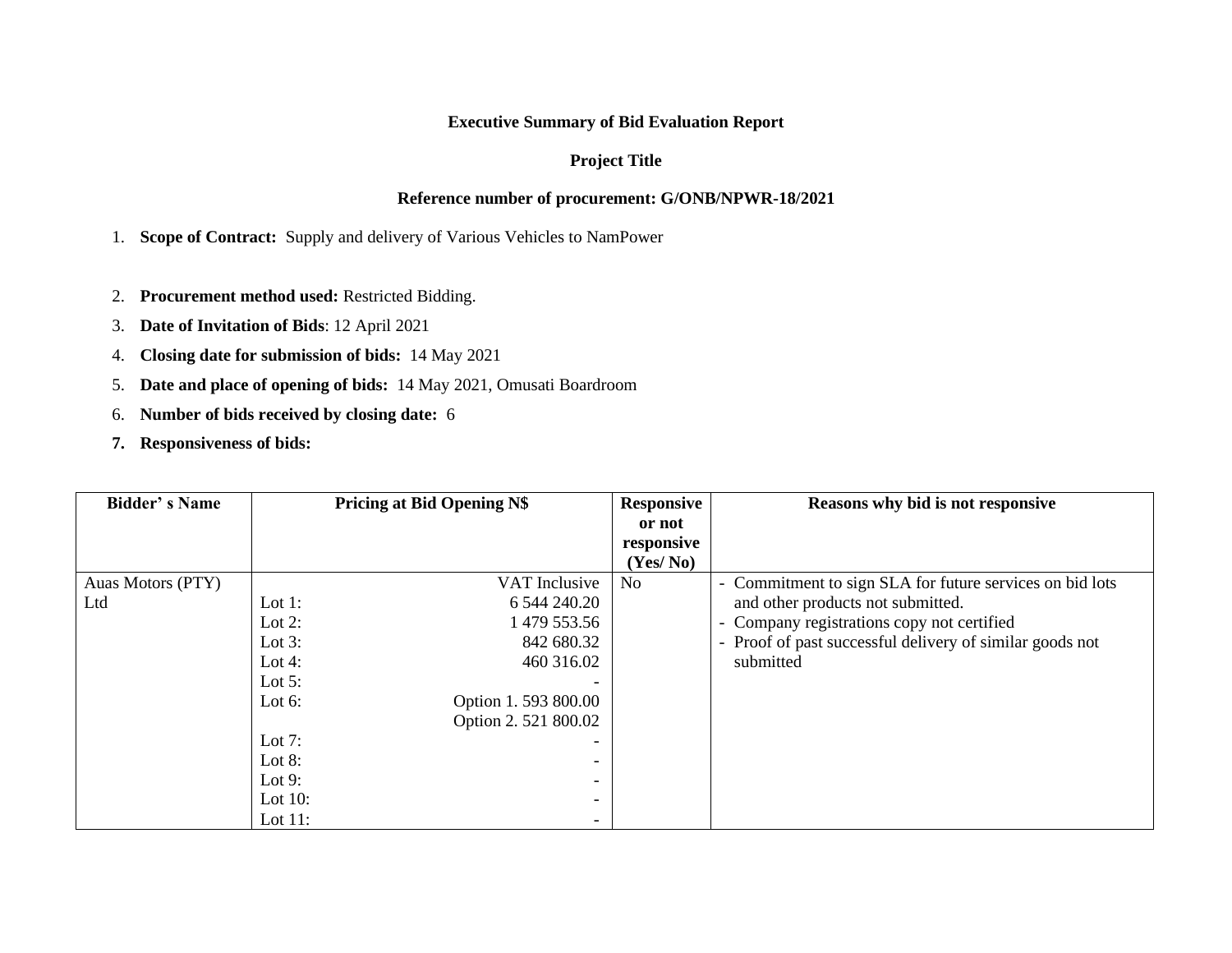|                         | Lot 12:      | $\overline{\phantom{a}}$ |     |                          |
|-------------------------|--------------|--------------------------|-----|--------------------------|
|                         |              |                          |     |                          |
|                         | Lot 13:      | $\overline{\phantom{a}}$ |     |                          |
|                         | Lot 14:      | $\overline{\phantom{a}}$ |     |                          |
|                         | Lot 15:      | $\overline{\phantom{a}}$ |     |                          |
|                         | Lot 16:      | $\overline{\phantom{a}}$ |     |                          |
|                         | <b>Total</b> |                          |     |                          |
| Indongo Toyota (PTY)    |              | VAT Inclusive            | Yes |                          |
| Ltd                     | Lot $1$ :    | 7 523 351.52             |     |                          |
|                         | Lot $2$ :    | 1 649 827.95             |     |                          |
|                         | Lot 3:       | 1 014 949.52             |     |                          |
|                         | Lot 4:       | 501 240.73               |     |                          |
|                         | Lot $5$ :    |                          |     |                          |
|                         | Lot 6:       | 599 591.60               |     |                          |
|                         | Lot $7:$     | 6778085                  |     |                          |
|                         | Lot 8:       | $\overline{\phantom{0}}$ |     |                          |
|                         | Lot $9:$     | -                        |     |                          |
|                         | Lot 10:      | $\overline{\phantom{a}}$ |     |                          |
|                         | Lot 11:      | $\overline{\phantom{a}}$ |     |                          |
|                         | Lot 12:      | $\overline{\phantom{a}}$ |     |                          |
|                         | Lot 13:      | $\overline{\phantom{a}}$ |     |                          |
|                         | Lot 14:      | $\overline{\phantom{0}}$ |     |                          |
|                         | Lot 15:      |                          |     |                          |
|                         | Lot 16:      |                          |     |                          |
|                         | <b>Total</b> | 6778 085.00              |     |                          |
| <b>Pupkewity Motors</b> |              | VAT Inclusive            | yes | $\overline{\phantom{a}}$ |
| (PTY) Ltd T/A           | Lot $1$ :    | 7 552 839.02             |     |                          |
| Pupkewitz Windhoek      | Lot $2$ :    | 1 666 146.36             |     |                          |
|                         | Lot $3$ :    | 1 015 616.75             |     |                          |
|                         | Lot $4$ :    | 514 198.42               |     |                          |
|                         | Lot $5$ :    | 1 020 478.57             |     |                          |
|                         | Lot 6:       | 604 376.74               |     |                          |
|                         | Lot $7:$     | 6 972 237.15             |     |                          |
|                         | Lot 8:       |                          |     |                          |
|                         | Lot $9:$     |                          |     |                          |
|                         | Lot 10:      | $\overline{\phantom{a}}$ |     |                          |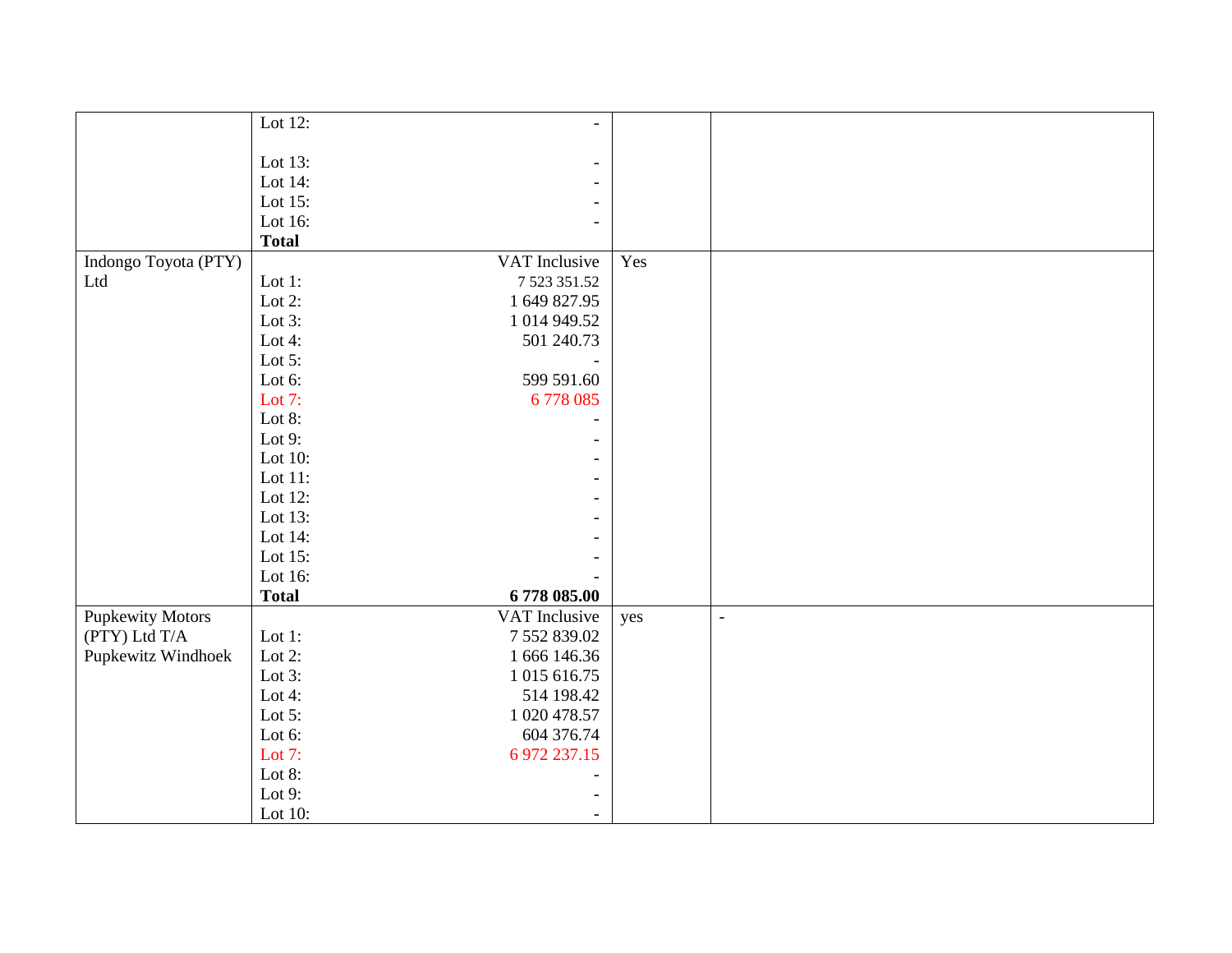|                      | Lot $11$ :   | $\overline{\phantom{a}}$ |          |                                   |
|----------------------|--------------|--------------------------|----------|-----------------------------------|
|                      | Lot 12:      | $\overline{\phantom{a}}$ |          |                                   |
|                      | Lot 13:      | $\blacksquare$           |          |                                   |
|                      | Lot 14:      | $\overline{\phantom{a}}$ |          |                                   |
|                      | Lot 15:      |                          |          |                                   |
|                      | Lot 16:      |                          |          |                                   |
|                      | <b>Total</b> | 6 972 237.15             |          |                                   |
| Bezer's Trailer Body |              | VAT Exclusive            | Yes      | $\blacksquare$                    |
| Craft                | Lot $1$ :    |                          |          |                                   |
|                      | Lot $2$ :    |                          |          |                                   |
|                      | Lot $3$ :    |                          |          |                                   |
|                      | Lot $4$ :    | $\blacksquare$           |          |                                   |
|                      | Lot $5$ :    | $\overline{\phantom{a}}$ |          |                                   |
|                      | Lot 6:       |                          |          |                                   |
|                      | Lot 7:       |                          |          |                                   |
|                      | Lot 8:       | 172 215.00               |          |                                   |
|                      | Lot $9:$     | 55 685.00                |          |                                   |
|                      | Lot $10$ :   | 78 905.00                |          |                                   |
|                      | Lot $11$ :   | 36 872.50                |          |                                   |
|                      | Lot 12:      | 551 260.00               |          |                                   |
|                      | Lot 13:      | 147 705.00               |          |                                   |
|                      | Lot 14:      | 147 705.00               |          |                                   |
|                      | Lot 15:      | 402 695.00               |          |                                   |
|                      | Lot 16:      | 11 846.50                |          |                                   |
|                      | <b>Total</b> | 1845 622.36              |          |                                   |
| M&Z Commercial       |              | VAT Inclusive            | $\rm No$ | - Technical training not provided |
| Vehicles             | Lot $1$ :    | 5 427 420.00             |          |                                   |
|                      | Lot $2$ :    | 1 266 855.00             |          |                                   |
|                      | Lot $3$ :    | 646 770.00               |          |                                   |
|                      | Lot $4$ :    |                          |          |                                   |
|                      | Lot $5$ :    | 1 280 541.20             |          |                                   |
|                      | Lot 6:       |                          |          |                                   |
|                      | Lot $7:$     | $\overline{a}$           |          |                                   |
|                      | Lot 8:       | $\overline{\phantom{a}}$ |          |                                   |
|                      | Lot $9:$     | $\overline{\phantom{a}}$ |          |                                   |
|                      | Lot 10:      | $\overline{\phantom{a}}$ |          |                                   |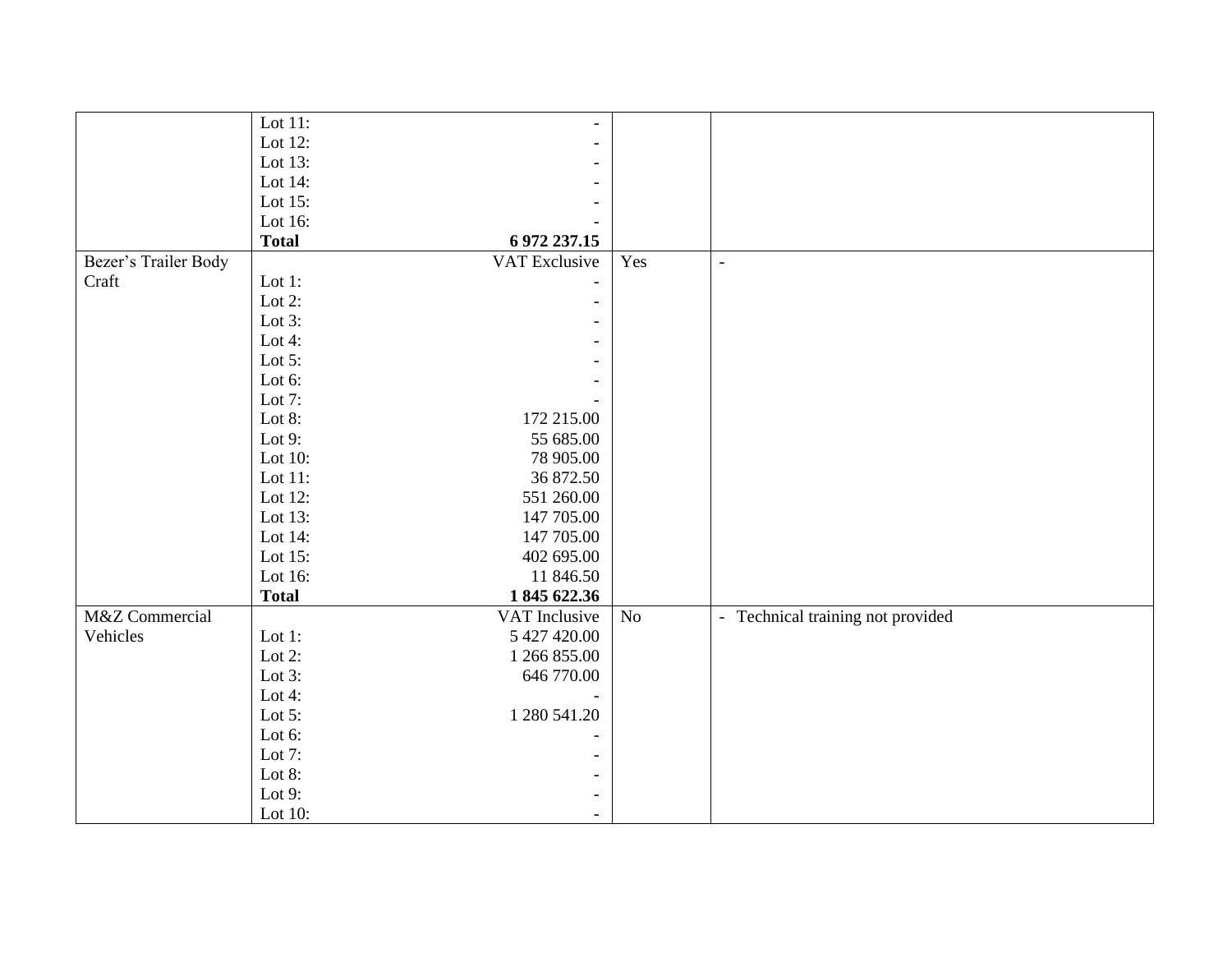|                 | Lot $14$ :<br>Lot $15$ : | 65 206.88                                        |    |                                                                                                               |
|-----------------|--------------------------|--------------------------------------------------|----|---------------------------------------------------------------------------------------------------------------|
|                 | Lot 12:<br>Lot $13$ :    | 65 206.88                                        |    |                                                                                                               |
|                 | Lot $11$ :               | 44 333.00                                        |    |                                                                                                               |
|                 | Lot $10$ :               | 99 041.66                                        |    |                                                                                                               |
|                 | Lot $9:$                 | 61 056.88                                        |    |                                                                                                               |
|                 | Lot $8$ :                | 183 170.63                                       |    |                                                                                                               |
|                 | Lot $7:$                 |                                                  |    |                                                                                                               |
|                 | Lot $6$ :                | $\overline{\phantom{a}}$                         |    |                                                                                                               |
|                 | Lot $5$ :                | $\overline{\phantom{a}}$                         |    |                                                                                                               |
|                 | Lot 4:                   | $\overline{\phantom{a}}$                         |    |                                                                                                               |
|                 | Lot $3$ :                | $\overline{\phantom{a}}$                         |    |                                                                                                               |
|                 | Lot $2$ :                | $\overline{\phantom{a}}$                         |    |                                                                                                               |
| Logic Retail CC | Lot $1$ :                | <b>Excluding VAT</b><br>$\overline{\phantom{0}}$ | No | Commitment to sign SLA for future services on bid lots<br>$\blacksquare$<br>and other products not submitted. |
|                 | <b>Total</b>             | 8 621 586.20                                     |    |                                                                                                               |
|                 | Lot 16:                  |                                                  |    |                                                                                                               |
|                 | Lot $15$ :               | $\overline{\phantom{a}}$                         |    |                                                                                                               |
|                 | Lot $14$ :               | $\overline{\phantom{a}}$                         |    |                                                                                                               |
|                 | Lot $13$ :               | $\overline{\phantom{a}}$                         |    |                                                                                                               |
|                 | Lot $12$ :               | $\overline{\phantom{a}}$                         |    |                                                                                                               |
|                 | Lot $11$ :               | $\overline{\phantom{0}}$                         |    |                                                                                                               |

8. Price comparison for bids that are substantially responsive: 3

| <b>Name</b>              | A. Price at Bid Opening N\$<br><b>VAT Exclusive</b> |                                 | <b>B.</b> Bid Price after<br>corrections<br>excluding<br>contingencies | C. price after<br><b>Adjustments N\$</b> | <b>D.</b> Price after<br><b>Margin of</b><br><b>Preference</b> <i>[If</i><br><i>applicable]</i> | <b>Rank</b> |
|--------------------------|-----------------------------------------------------|---------------------------------|------------------------------------------------------------------------|------------------------------------------|-------------------------------------------------------------------------------------------------|-------------|
| Indongo Toyota (PTY) Ltd | Lot 1:<br>Lot $2$ :<br>Lot $3:$                     | 6 542 045<br>434 633<br>882 565 |                                                                        |                                          |                                                                                                 |             |